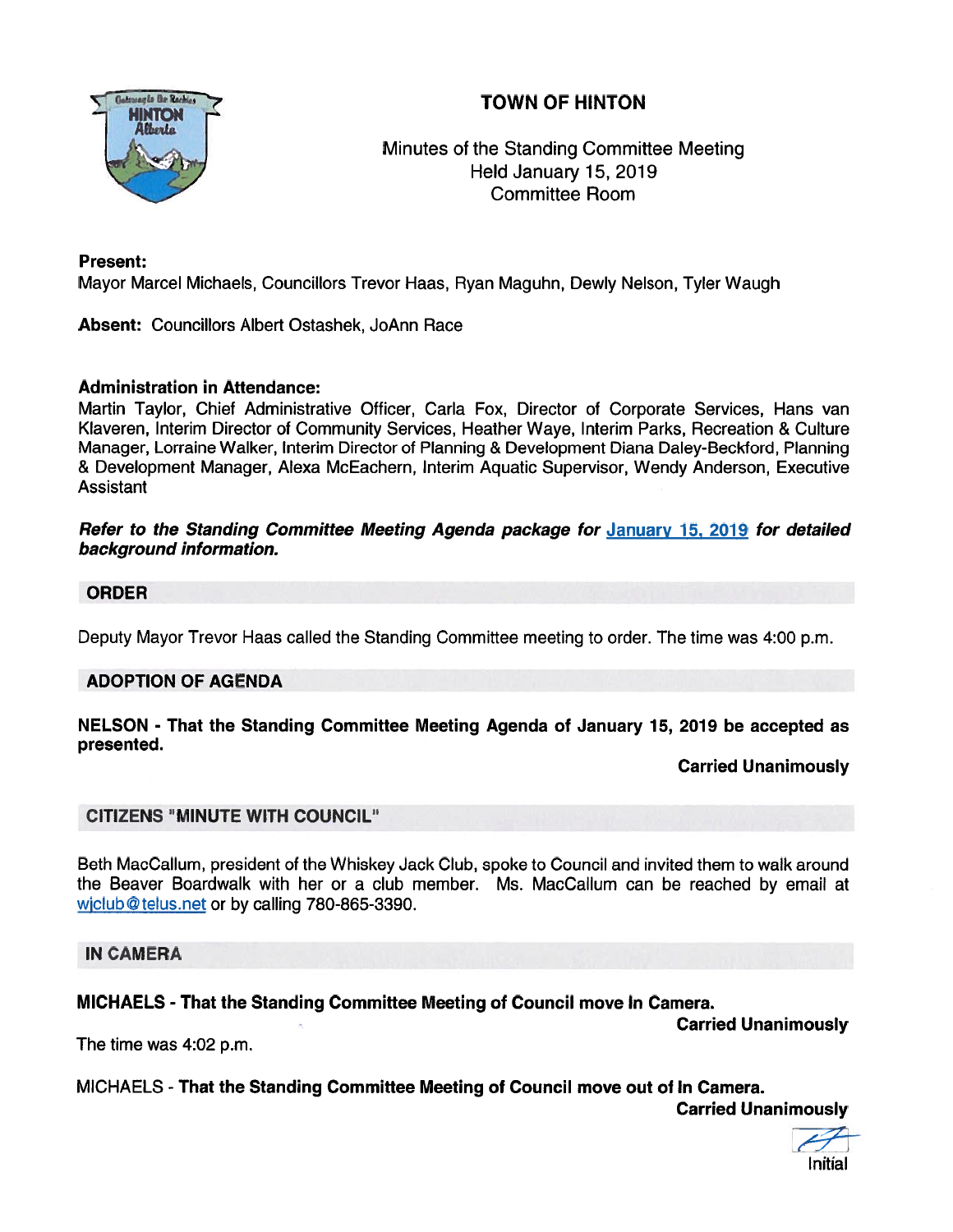The time was 4:58 p.m. A brief break was called; the meeting resumed at 5:01 p.m.

#### ACTION AND DISCUSSION ITEMS

1. Recreation Centre Project Manager Request for Proposal Key Deliverables

MICHAELS - That the Recreation Centre Project Management Request for Proposal Key Deliverables be brought back <sup>a</sup> Standing Committee meeting before the end of March 2019. Consensus Achieved 5-0

MAGUHN - That Council direct Administration to bring back <sup>a</sup> five-year Capital Plan to Council for discussion by the end of March 2019.

Consensus Achieved 5-0

NELSON - That Council direct Administration to schedule <sup>a</sup> Recreation Centre vision setting session with all of Council and the CAO before the end of March 2019.

Consensus Achieved 5-0

#### ADDITIONAL INFORMATION

- 1. Urgent Matters from Council
- 2. Chief Administrative Officer Status Report

A short break was called at 6:06 p.m; the meeting resumed at 6:15 p.m.

MICHAELS - That the November 13, 2018 motion "That Council supports Administration to bring forward <sup>a</sup> reques<sup>t</sup> for decision at the Regular Meeting of Council on January 22, 2019 outlining the recommended Beaver Boardwalk concep<sup>t</sup> design to be taken through detailed design and tender ready." be referred to <sup>a</sup> Regular Meeting of Council by the end of March 2019.

Consensus Achieved 5-0

3. Executive Assistant Logistics Information

#### IN CAMERA

## NELSON - That the Standing Committee Meeting of Council move In Camera.

Carried Unanimously

The time was 6:19 p.m. H. Waye and A. McEachern left the meeting.

#### NELSON - That the Standing Committee Meeting of Council move out of In Camera. The time was 6:32 p.m.

Carried Unanimously